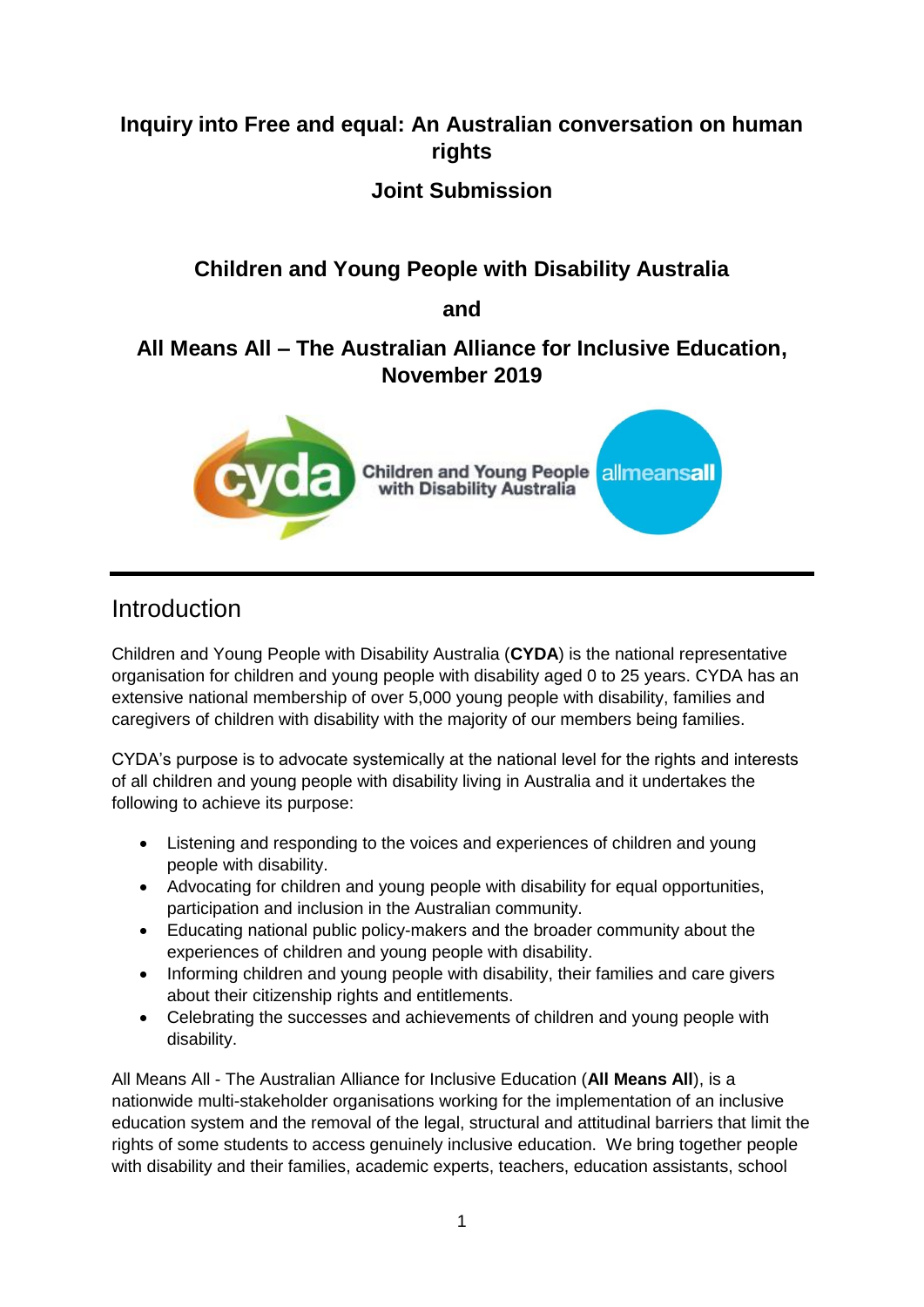principals and other members of the community interested in supporting the right of every Australian student to access an inclusive education and the aims and objectives of All Means All.

CYDA and All Means All are also co-Convenors and Members of the [Australian Coalition for](https://acie.org.au/)  [Inclusive Education \(ACIE\),](https://acie.org.au/) an an initiative comprising organisations that share a commitment to advance inclusive education in Australia and across state and territory education systems.

CYDA and All Means All thank the Australian Human Rights Commission (**AHRC**) for the opportunity to provide this submission to *Free and equal: An Australian conversation on human rights* (this **Submission**).

This submission is intended to raise high level issues as they particularly relate to children and young people with disability and their families, with a focus on the right to education. In this regard, our respective organisations have had limited capacity to engage in this process more comprehensively due to timing and resourcing issues, but we value this opportunity and would be pleased to be contacted for further information or discussion in relation to any of the matters that we have raised in this Submission.

# **Background**

Australia has ratified international treaties, including the United Nations Convention on the Rights of Persons with Disabilities (**CPRD**) and the United Nations Convention on the Rights of the Child (**CRC**), that recognise the human rights of children and young people with disability and impose on Australia as a State Party, certain legal obligations, including in respect of the right to inclusive education and employment, the right to home and family, the right to freedom of expression, the right to a decent standard of living and the right to live in the community, the right to access to services and the right to equality and nondiscrimination, among others.

However, Australia is failing to uphold many of these rights in significant ways. In September of this year, the UN Committee on the Rights of Persons With Disabilities (**CRPD Committee**) released its Concluding Observations following its review of Australia's compliance with the CRPD<sup>1</sup>. Notably, the CRPD Committee expressed serious concerns about a range of issues and strongly criticised, among other things, current legal and policy frameworks and the general failure of Australia to harmonise domestic legislation with the CRPD. CYDA and All Means All made submissions to this process and agree with the CRPD Committee's Concluding Observations.

In the same month, the United Nations Committee on the Rights of the Child (**CRC Committee**) also published its Concluding Observations following its review of Australia's compliance with the  $CRC<sup>2</sup>$ , with many specific concerns in relation to the rights of children with disability. Again, CYDA and All Means All participated in these processes and agree with the CRC Committee's Concluding Observations.

On the whole, it can be concluded that successive Australian governments have failed to take effective steps to ensure appropriate national or state/territory legislative protections, accessible processes for making complaints and monitoring bodies and mechanisms to

<sup>1</sup> <sup>1</sup> CRPD/C/AUS/CO/2-3

<sup>2</sup> CRC/C/AUS/CO/5-6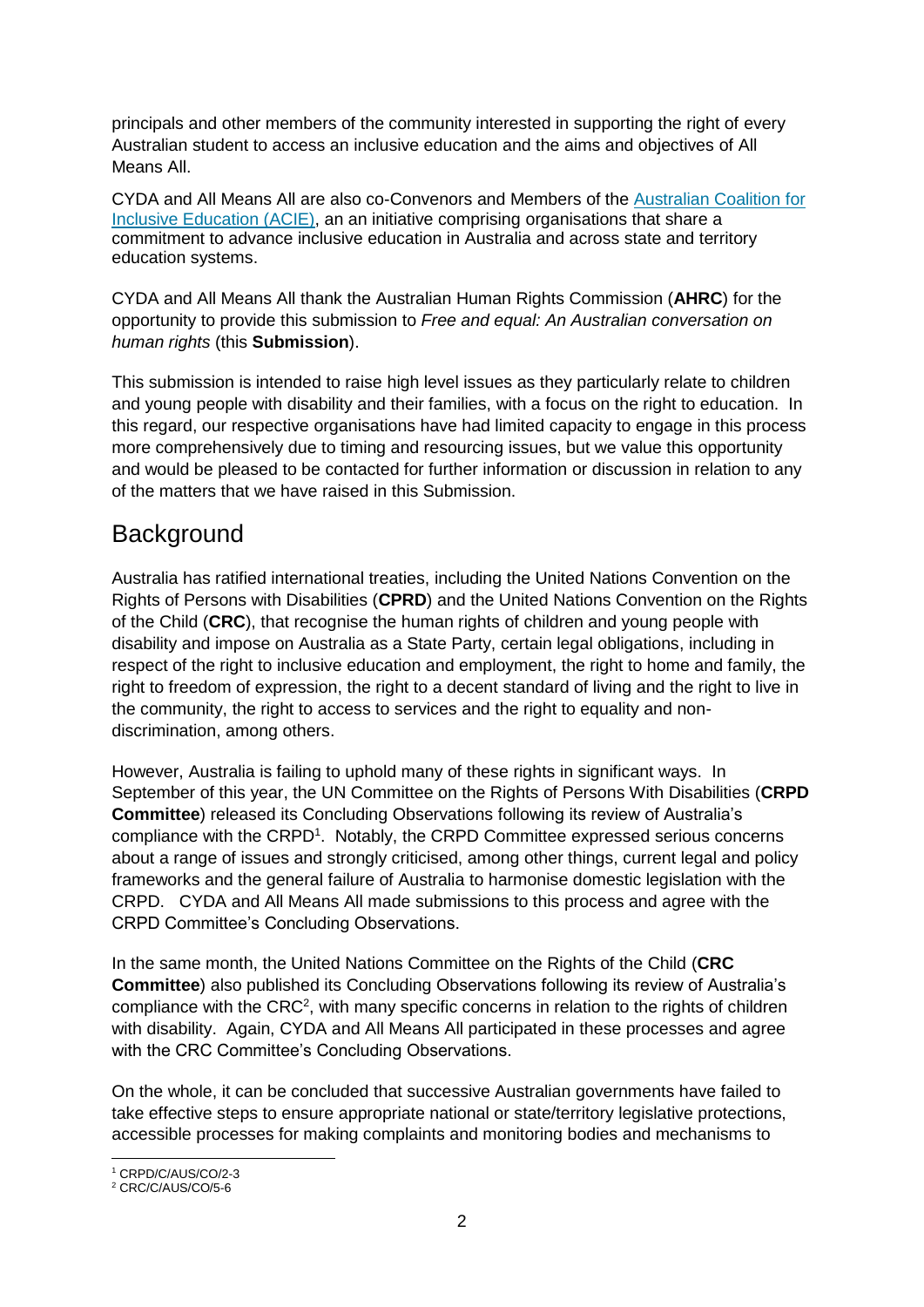conduct systemic inquiries and report on how or whether these rights are being upheld. This includes the failure to establish effective processes involving people with disability through their representative organisations in monitoring the implementation of the CRPD, as required under it and more recently explained in the CRPD Committee's General Comment No.7 issued in  $2018<sup>3</sup>$ .

# Right to Inclusive Education

Notwithstanding Australia's ratification of the CRPD in 2008 and the provisions of the *Disability Discrimination Act* 1992 (**DDA**) in relation to education, the fundamental human right of children and young people with disability to inclusive education continues to be contested in this country.

Article 24 of the CRPD provides for the right to education. This provision has been characterised as containing a "hybrid right to inclusive education, with dimensions that are immediately realisable - being (a) non-discrimination and non-exclusion in all aspects of education, (b) the provision of reasonable accommodation and (c) compulsory, quality, free and accessible primary education for all - and others that are progressively realisable<sup>4</sup>.

A notable rise in educational segregation of Australian students with disability in concurrence with this period, the continued use of restrictive practices in schools, a lack of improvement in the provision of reasonable accommodations to students with disability, no significant improvement in the participation or completion rates of students with disability and a failure to improve the collection of disaggregated data corroborates the conclusion that Australia's regulatory and policy framework is failing to support the realisation of the requirements of Article 24 within the education systems of Australia's states and territories and will not achieve the objectives of the CRPD in respect to education<sup>5</sup>.

In our view, the obligations of the Australian governments to children and young people with disability in respect of their right to inclusive education also involve supporting families seeking inclusive education for their children and ensuring that all families have access to quality information about legal rights and the importance and benefits of inclusive education as well as parent training and advocacy services.

Finally, the right to inclusive education must be recognised as including the right to participate in early childhood education, the right to access post-school transition support by schools, and rights to vocational and higher education.<sup>6</sup>

# **Segregation**

In particular, the current regulatory framework for the education of students with disability has failed to arrest the continued investment in the "parallel system" of segregated "special"

 $\overline{a}$ <sup>3</sup> CRPD/C/GC/7

<sup>4</sup> Emily Cukalevski and Cátia Malaquias (2019) 'A CRPD analysis of NSW's policy on the education of students with disabilities – a retrogressive measure that must be halted' Australian Journal of Human Rights. DOI: 10.1080/1323238X.2019.1609720

<sup>&</sup>lt;sup>5</sup> Kate de Bruin (2019). 'The impact of inclusive education reforms on students with disability: an international comparison'. International Journal of Inclusive Education, 23:7-8,811-826; Shiralee Poed (2019) 'Legislation, Litigation and Implications for Inclusion' Chapter 5 in Linda Graham (Ed). Inclusive Education in the 21st Century: Theory, Policy and Practice. Sydney: Allen and Unwin

<sup>&</sup>lt;sup>6</sup> See a) Children and Young People with Disability Australia (2018) Submission to the Department of Jobs and Small Business, Future Employment Services, Discussion Pape[r https://www.cyda.org.au/cdasubmissions](https://www.cyda.org.au/cdasubmissions)

b) Children and Young People with Disability (2015) Post School Transition, The Experiences of Student's with Disability https://www.cyda.org.au/post-school-transition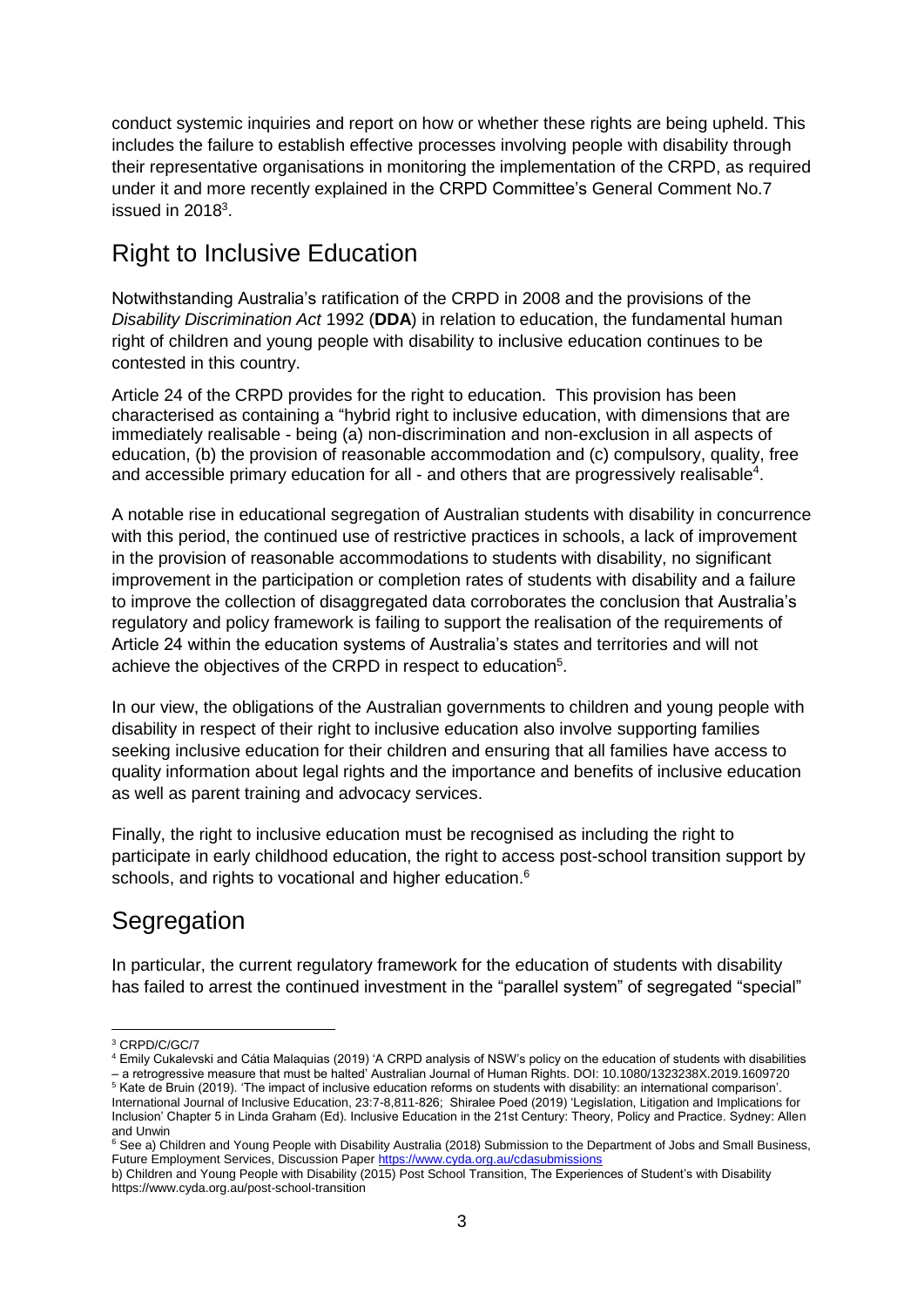education in Australia, comprising separate segregated settings for students with disability in "special" schools and education support units and separate classrooms in general education schools. We believe this is a form of "educational apartheid" and that, as recognised in the 1954 US case of *Brown v Board of Education* in relation to racial segregation, "the doctrine of separate but equal has no place [in education]" and that "separate educational facilities are inherently unequal".

Further, the maintenance of "parallelism" in Australian education systems, comprising general and disability segregated education<sup>7</sup> violates international human rights law standards of equality and non-discrimination, which are one of the core pillars of international human rights law more broadly.<sup>8</sup> Importantly, there is no parental right to choose nor demand state-funded separate education for children and young people with disability<sup>9</sup>.

As noted in the Opening Statement<sup>10</sup> made by the AHRC Disability Discrimination Commissioner Dr Ben Gauntlett during the Constructive Dialogues held on 12 and 13 September 2019 in Geneva during the CRPD review of Australia:

*"Australia has a segregated education system, where schools have turned away students because of their disability, and the rate and extent of segregation is growing, which is contrary to Article 24 and General Comment No.4."* 

As explained in the CRPD Committee's Article 24 guidance instrument, General Comment No.4 (Right to Inclusive Education)<sup>11</sup>, "[s]egregation occurs when the education of students with disabilities is provided in separate environments designed or used to respond to a particular or various impairments, in isolation from students without disabilities".

A range of international human rights instruments expressly characterise segregation of students with disability as a form of unlawful discrimination against them, which is not compatible with the right to inclusive education<sup>12</sup>:

- General Comment No.6 (Equality and Non-Discrimination)<sup>13</sup> states at paragraph 64 that "*segregated models of education, which exclude students with disabilities from mainstream and inclusive education on the basis of disability, contravene articles 5(2) and 24(1)(a)"*
- Paragraph 12 of General Comment No.4 (Right to Inclusive Education) speaks of *"ending segregation within educational settings by ensuring inclusive classroom teaching in accessible learning environments with appropriate supports*" and calls for inclusive education to be *"monitored and evaluated on a regular basis to ensure that segregation or integration is not happening either formally or informally"*
- Paragraph 13 of General Comment No.4 states that *"the right to non-discrimination includes the right not to be segregated and to be provided with reasonable accommodation"*

 $\overline{a}$ <sup>7</sup> Maria Soledad Cisternas Reyes(2019). Perspectives from the UN Committee on the Rights of Persons with Disabilities. In The right to inclusive education under international human rights law, ed. G. De Beco, S. Quinlivan, and J. Lord, 15–57. Cambridge, UK: Cambridge University Press, 421-422

<sup>&</sup>lt;sup>8</sup> Rosemary Kayess(2019) 'Drafting Article 24 of the Convention on the Rights of Persons with Disabilities'. In The right to inclusive education under international human rights law, G. De Beco, S. Quinlivan, and J. Lord (eds), 15–57. Cambridge, UK: Cambridge University Press, 122-140

<sup>&</sup>lt;sup>9</sup> Kayess (n 6)

<sup>&</sup>lt;sup>10</sup> Se[e https://www.humanrights.gov.au/about/news/speeches/22nd-session-committee-rights-persons-disabilities](https://www.humanrights.gov.au/about/news/speeches/22nd-session-committee-rights-persons-disabilities)

<sup>11</sup> CRPD/C/GC/4

<sup>12</sup> Cukalevski and Malaquias (n 4)

<sup>13</sup> CRPD/C/GC/6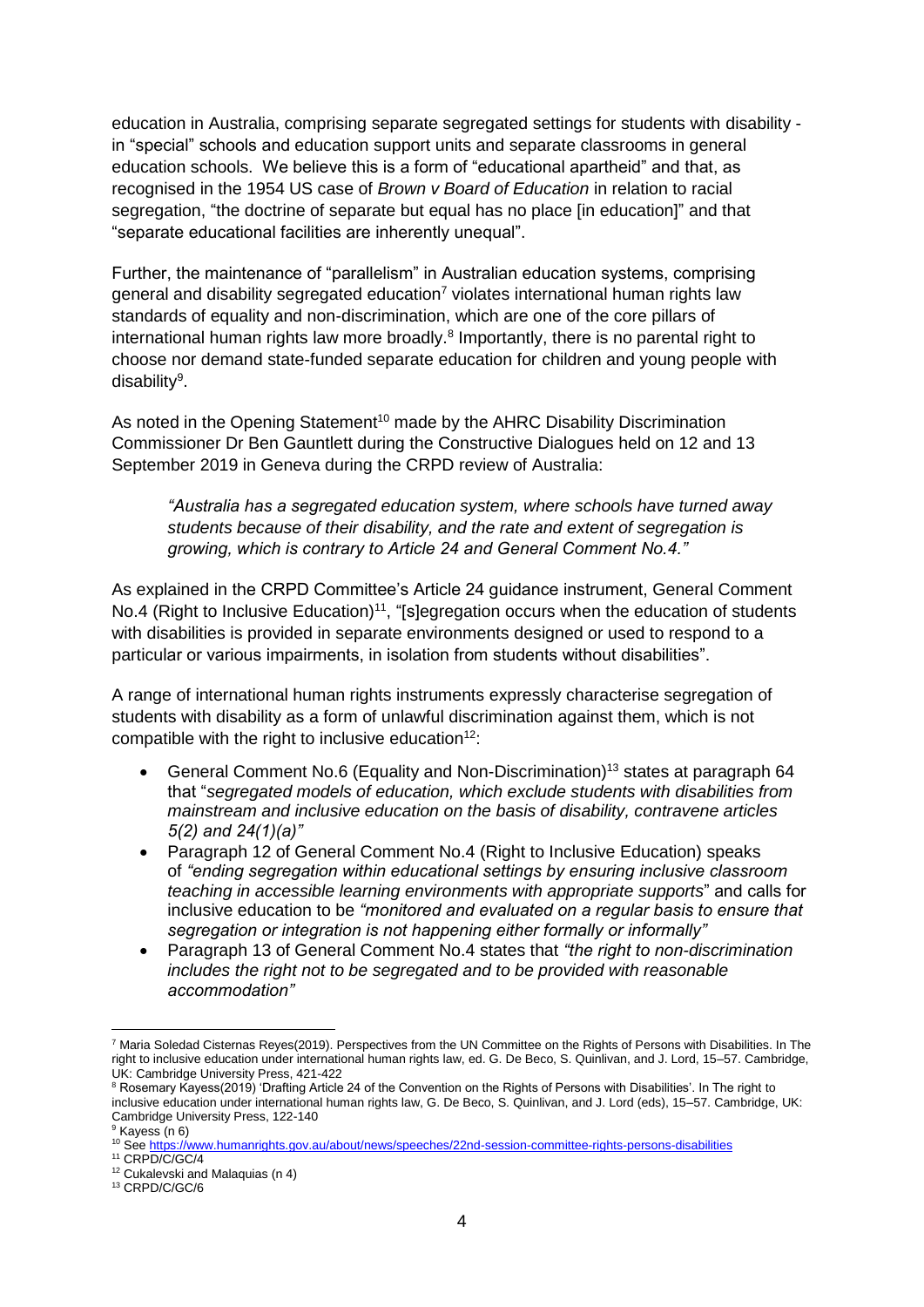Paragraph 39 of General Comment No.4 makes it clear that the full realization of Article 24 *"is not compatible with sustaining two systems of education: mainstream and special/segregated education systems"* and consistently with this, paragraph 68 calls for *"a transfer of resources from segregated to inclusive environments"*

Further, the practice of segregating students with disability is not based on evidence; rather it is a habitual and legacy-based practice based on cultural attitudes to disability that are at the core of discrimination against people with disability. In this regard, there is no credible body of evidence to support the notion that segregated education is beneficial for students with disability, whether in terms of social and academic outcomes<sup>14</sup> or safety and wellbeing<sup>15</sup>. In addition, the adverse impacts of segregation have been found to apply beyond schooling as well, being correlated with poor academic and vocational qualifications, employment in sheltered workshops, financial dependence, fewer opportunities to live independently, and poor social networks after graduation<sup>16</sup>.

# The Disability Discrimination Act 1992

Australian education is fragmented across states and territories, each operating their own systems with different policies, practices and legislation.

While the DDA operates across Australia and is applicable in all states and territories, ostensibly deriving constitutional validity through Australia's ratification of the CRPD, in material respects it has failed to implement Australia's obligations under that treaty comprehensively. In relation to education, neither the DDA nor its subordinate legislation, the Disability Standards for Education (**the Standards**) expressly mention a right to inclusive education as recognised under the CPRD or seek to provide for positive steps to implement inclusive education at a systemic level as required by Article 24 of the CRPD, beyond the limited prohibition of specific forms of discrimination and the provision of individual rather than systemic remedies.

It is worth nothing that the CRPD Committee has on various occasions, including in the above-mentioned Concluding Observations, raised concern about the effectiveness of the Standards, and the most recent formal review of the Standards in 2015 has not resulted in any updates despite the recommendation report.

For example, Section 3.4 of the Standards on the rights to "reasonable adjustments" for students with disability makes such adjustments conditional on a range of factors including the impact on other students, staff or the education provider and the costs and benefits of adjustments.

<sup>15</sup> See Royal Commission into Institutional Responses to Child Sexual Abuse (2017) 'A brief quide to the Final Report: Disability' which recognised that segregation, including in education, is a factor that heightens risk of abuse of children with disabilities. See also Wayland, Sarah & Llewellyn, Gwynnyth & Hindmarsh, Gabrielle (2016). 'Disability and child sexual abuse [in institutional contexts, Royal Commission into Institutional Responses to Child Sexual Abuse'.](https://www.researchgate.net/publication/309728772_Disability_and_child_sexual_abuse_in_institutional_contexts_Royal_Commission_into_Institutional_Responses_to_Child_Sexual_Abuse)

**<sup>.</sup>** <sup>14</sup> See Cologon, K. (2019) Towards inclusive education: A necessary process of transformation. Report written by Dr Kathy Cologon for Children and Young People with Disability Australia (CYDA);'The Segregation of Students with

Disabilities', National Council on Disability (USA, independent federal agency) (2018); [A Summary of the Research Evidence](https://ncd.gov/sites/default/files/NCD_Segregation-SWD_508.pdf?fbclid=IwAR2El7a42DiSLc41f9nQgrZ7lnQxJpjqEI4A4_vNG5yqJ6jptdNj4InkWPQ)  [on Inclusive Education'",](https://ncd.gov/sites/default/files/NCD_Segregation-SWD_508.pdf?fbclid=IwAR2El7a42DiSLc41f9nQgrZ7lnQxJpjqEI4A4_vNG5yqJ6jptdNj4InkWPQ) Todd Grindal, Thomas Hehir, Brian Freeman, Renee Lamoreau, Yolanda Borquaye, Samantha Burke (2016)[; "Inclusion or Segregation for children with an Intellectual Impairment: What does the evidence say?"](https://www.google.com.au/url?sa=t&rct=j&q=&esrc=s&source=web&cd=1&ved=0ahUKEwjWnu_tsMLJAhWBxZQKHeH1DsEQFggeMAA&url=http%3A%2F%2Fwww.ohchr.org%2FDocuments%2FIssues%2FDisability%2FStudyEducation%2FNGOs%2FAustraliaNationalCouncilIntellectualDisability2.pdf&usg=AFQjCNFMPkNk36osF1_btYVa2AnJjPAMTQ&sig2=pduRRfPMmGoq9DkTK5wW3A) (2008)Dr Robert Jackson, Associate Professor at Edith Cowan University.

<sup>&</sup>lt;sup>16</sup> ['Evidence of the Link Between Inclusive Education and Social Inclusion",](https://www.european-agency.org/sites/default/files/Evidence%20%E2%80%93%20A%20Review%20of%20the%20Literature_0.pdf) European Agency for Special Needs and Inclusive Education (2018),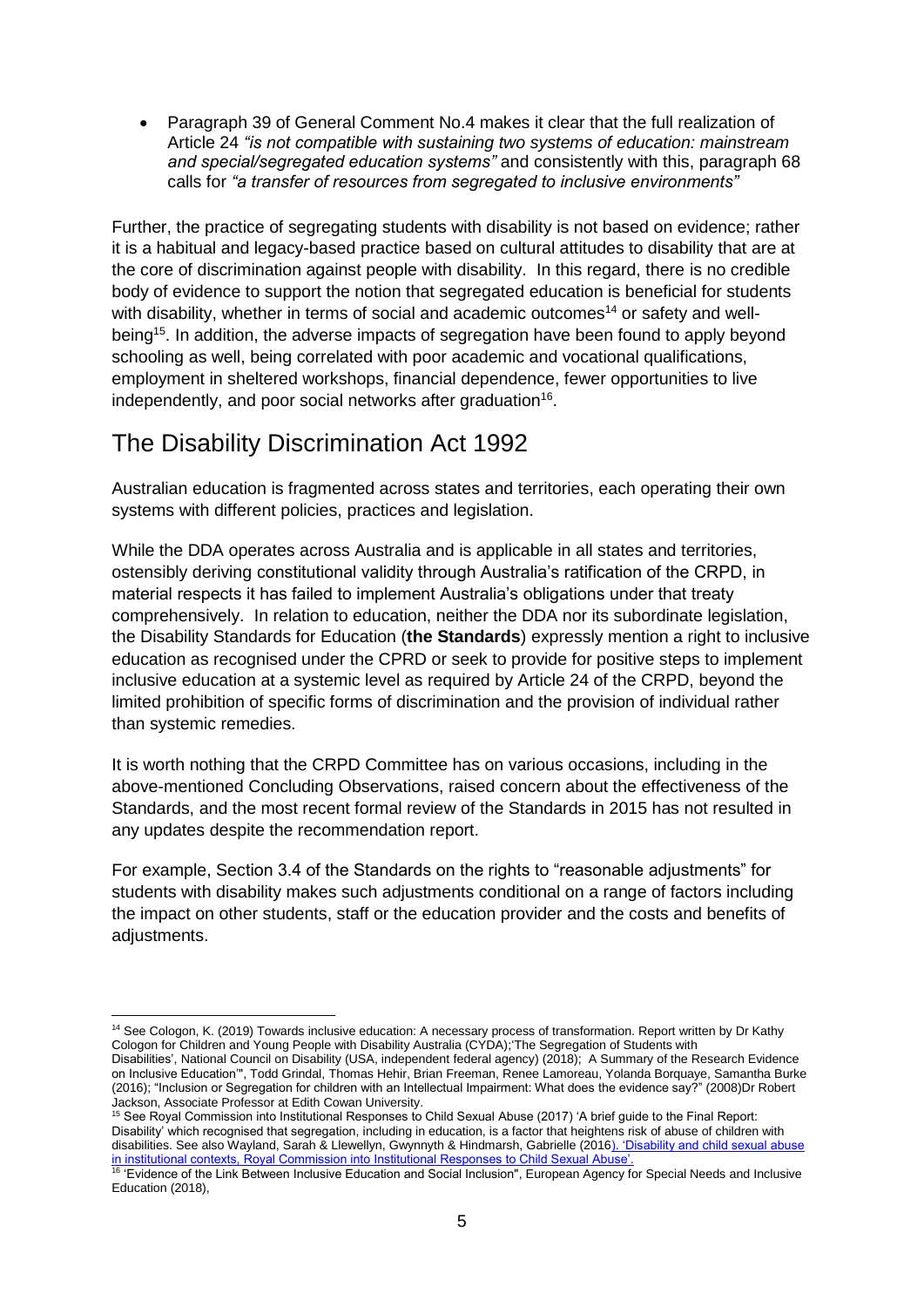In our view, the key concept of "reasonable adjustment" in the Standards does not seem to align with the defined term in the DDA or the equivalent concept under Articles 2, 5 and 24 of the CRPD, as explained in General Comment No. 4 and General Comment No.6.<sup>17</sup> It is also a limited enactment of Article 24 obligations that tends to encourage individualised, casebased and deficit "retrofit thinking" only and overlooks broader systemic architecture and design issues in the delivery of education services, including the implementation of Universal Design for Learning as expressly mentioned in paragraph 25 of General Comment No.4.

Similarly, the "unjustifiable hardship" exception permitted under the DDA does not seem to align with the equivalent concept under Article 24, as explained in General Comment No. 4 and General Comment No.6.

In this regard, General Comment No.6 states as follows:

- *"[T]he reasonableness of an accommodation is a reference to its relevance, appropriateness and effectiveness for the person with a disability. An accommodation is reasonable, therefore, if it achieves the purpose (or purposes) for which it is being made, and is tailored to meet the requirements of the person with a disability" [paragraph 25(a)]*
- *"Key elements that guide the implementation of the duty to provide reasonable accommodation include:*

*(a) Identifying and removing barriers that have an impact on the enjoyment of human rights for persons with disabilities, in dialogue with the person with a disability concerned;* 

*(b) Assessing whether an accommodation is feasible (legally or in practice) — an accommodation that is legally or materially impossible is unfeasible;* 

*(c) Assessing whether the accommodation is relevant (i.e., necessary and appropriate) or effective in ensuring the realization of the right in question;*

*(d) Assessing whether the modification imposes a disproportionate or undue burden on the duty bearer; the determination of whether a reasonable accommodation is disproportionate or unduly burdensome requires an assessment of the proportional relationship between the means employed and its aim, which is the enjoyment of the right concerned"* [paragraph 26)]

Further, the DDA provides no guidance in respect of segregation of children and young people with disability and would seem to expressly exempt as permissible, the segregated delivery of services to persons with disability as "special measures $18$ . It is worth noting that while the CRPD recognises the role of "specific measures" in Article 5(4) in achieving equality and non-discrimination, it provides the following guidance in General Comment No.6 as to the meaning and application of the concept:

<sup>1</sup> <sup>17</sup> For more information see All Means All (2019) Empowering children with disabilities for the enjoyment of their human rights, [including through inclusive education,](http://allmeansall.org.au/unhrc-submission-empowering-children-inclusive-education/) Submission to UN Human Rights Council

<sup>&</sup>lt;sup>18</sup> Section 45(b) of the DDA exempts the provision of facilities or services, including in relation to, education to meet "special needs", although it also seeks to limit this where discrimination "is not necessary for implementing the measure". However, we are not aware of any circumstances where the segregation delivery of education with students with disabilities has been challenged and defended on the basis of "necessity",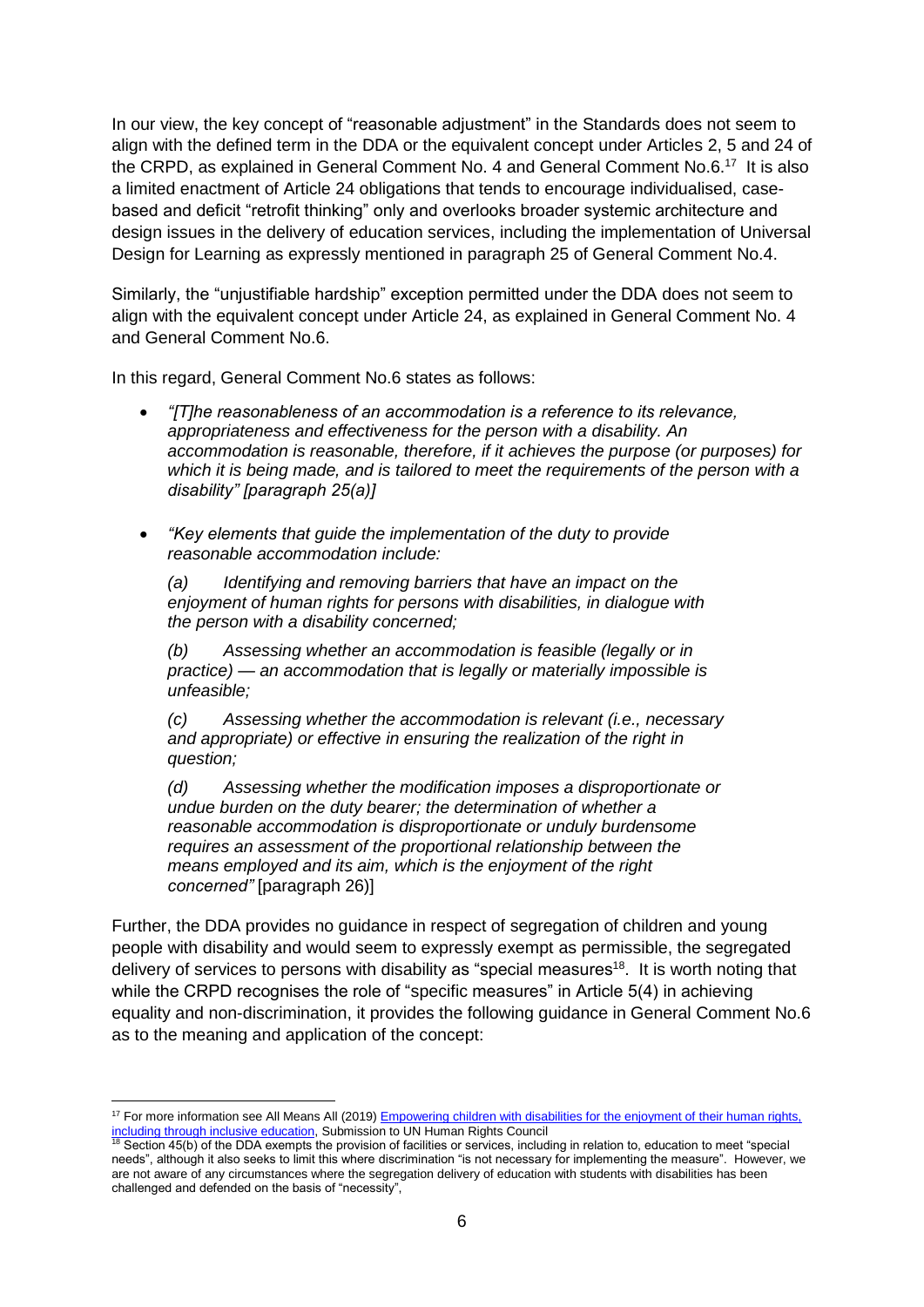- *"28. Specific measures not to be regarded as discrimination are positive or affirmative measures that aim to accelerate or achieve de facto equality of persons with disabilities. Such measures are mentioned in other international human rights treaties, such as article 4 of the Convention on the Elimination of All Forms of Discrimination against Women or article 1 (4) of the International Convention on the Elimination of All Forms of Racial Discrimination, and entail adopting or maintaining certain advantages in favour of an underrepresented or marginalized group. They are usually temporary in nature, although in some instances permanent specific measures are required, depending on context and circumstances, including by virtue of a particular impairment or the structural barriers of society. Examples of specific measures include outreach and support programmes, allocation and/or reallocation of resources, targeted recruitment, hiring and promotion, quota systems, advancement and empowerment measures, as well as respite care and technological aids."*
- *"29. Specific measures adopted by States parties under article 5 (4) of the Convention must be consistent with all its principles and provisions. In particular, they must not result in perpetuation of isolation, segregation, stereotyping, stigmatization or otherwise discrimination against persons with disabilities. Thus, States parties must consult closely with and actively involve representative organizations of persons with disabilities when they adopt specific measures."*

More broadly, the application of the DDA continues to be affected by a lack of theoretical consistency and conceptual coherence in discrimination law jurisprudence, as well as judicial preferencing of limited notions of "equality" that seldom go beyond "liberty" and "formal equality" approaches, especially in context of the duty to provide reasonable accommodation<sup>19</sup> . This was evident in the recent decision of *Sklavos v Australasian College of Dermatologists*<sup>20</sup> .

In this regard, the CRPD is understood as introducing "innovations" into international public law that include a new definition of discrimination, categorised "as transformative equality with both individual and group oriented components"<sup>21</sup>.

General Comment No.6, on equality and non-discrimination in Article 5 of the CRPD.<sup>22</sup> explains the CRPD's model of equality as follows:

*"Inclusive equality is a new model of equality developed throughout the Convention. It embraces a substantive model of equality and extends and elaborates on the content of equality in: (a) a fair redistributive dimension to address socioeconomic disadvantages; (b) a recognition dimension to combat stigma, stereotyping, prejudice and violence and to recognize the dignity of human beings and their intersectionality; (c) a participative dimension to reaffirm the social nature of people as members of social groups and the full recognition of humanity through inclusion in society; and (d) an accommodating dimension to make space for difference as a matter of human dignity. The Convention is based on inclusive equality."* [paragraph 11]

**.** 

<sup>19</sup> Alice Taylor, "The Conflicting Purposes Of Australian Anti-Discrimination Law" [2019] UNSWLawJl 8; (2019) 42(1) UNSW Law Journal 188

<sup>20</sup> (2017) 256 FCR 247

<sup>&</sup>lt;sup>21</sup> CRPD/C/GC/6, Part III

 $22$  Theresia Degener (2016). Disability in a Human Rights Context. Laws. 5. 35. 10.3390/laws5030035.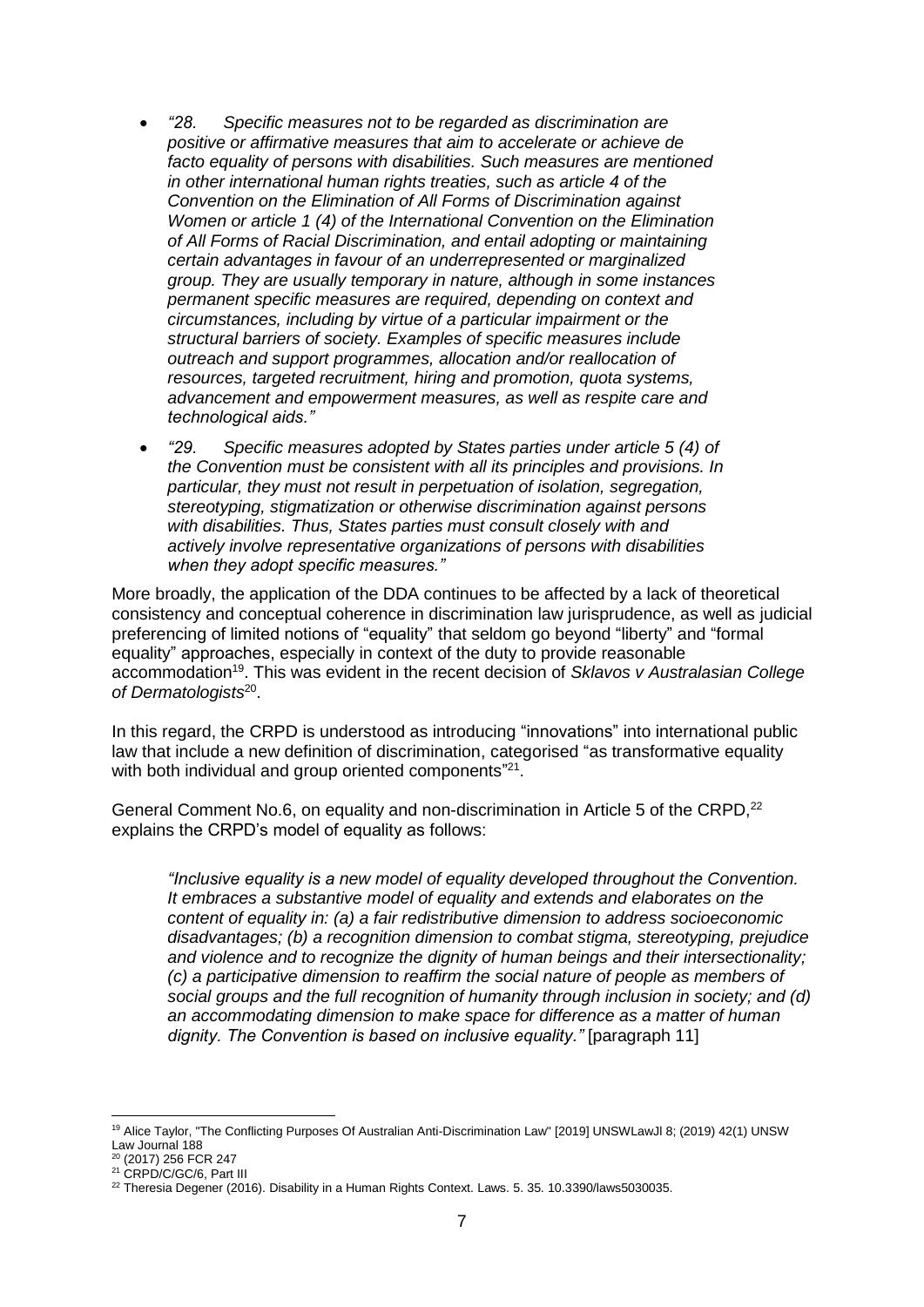Finally, the DDA has been largely ineffective to prevent widespread "gatekeeping" in Australian education systems, being the formal or informal denial of access to, or discouragement of, students with disability attending mainstream schools. The significance of the issue of "gatekeeping" and its impact on students with disability and their families, was recognised in the 2016 report of the Australian Senate Education and Employment References Committee Access to real learning: the impacts of policy, funding and culture on students with disability (2016 Senate Report) and confirmed by academic research<sup>23</sup>.

Further, the emergence of exclusionary discipline and "zero-tolerance" approaches to student "behaviour" in schools and a range of recent reforms in relation to suspensions and exclusions, have given rise to new concerns, with evidence that such policies and approaches disproportionately impact children and young people with disability (as well as Indigenous children and children in out-of-home care).<sup>24</sup>

In the absence of strong "non-rejection" provisions in the DDA to prevent students being denied enrolment, discouraged from or coerced not to attend school or "off-rolled", these issues can only be expected to continue.

Both the Standards and the DDA need to be reviewed, replaced or supplemented with new laws, to ensure that Australia's regulatory framework for education of students with disability fully aligns with the rights and concepts in the CRPD, including the approach to equality and non-discrimination applicable pursuant to the CRPD.

### Restrictive Practices

 $\overline{a}$ 

CYDA members through an education survey completed in 2019 have reported a range of abusive practices in school including restraint and seclusion which are a breach of the human rights of students with disability and are known to inflict significant trauma and other harm<sup>25</sup>

Australian students with disability are being placed in cages or isolated in other inappropriate structures sometimes referred to as "withdrawal", "time out" or "calm" rooms, locked in cupboards, tied to chairs with belts, deprived of water for long periods and degraded in front of classmates. These practices were brought to the attention of the CRPD Committee at the 2019 review of Australia<sup>26</sup> and were also the subject of a formal complaint to the United Nations Special Rapporteur on the Rights of Persons with Disabilities in 2016<sup>27</sup>.

Existing national guidelines and frameworks do not directly address the use of restraint and seclusion in schools, and state and territory frameworks in respect of these matters are

<sup>&</sup>lt;sup>23</sup> ["Gatekeeping and restrictive practices with students with disability: results of an Australian survey",](http://allmeansall.org.au/wp-content/uploads/2017/10/TIES-4.0-20172.pdf) delivered at the Inclusive Education Summit, Adelaide (2017), Shiralee Poed, Kathy Cologon and Robert Jackson[; "Improving Educational Outcomes for](https://www.monash.edu/__data/assets/file/0016/1412170/Castan-Centre-Improving-Educational-Outcomes-for-Students-with-Disability.pdf?utm_source=newsletter&utm_medium=email&utm_campaign=read_our_landmark_report_into_the_education_of_children_with_disability&utm_term=2018-06-28))  [Children with Disability in Victoria"](https://www.monash.edu/__data/assets/file/0016/1412170/Castan-Centre-Improving-Educational-Outcomes-for-Students-with-Disability.pdf?utm_source=newsletter&utm_medium=email&utm_campaign=read_our_landmark_report_into_the_education_of_children_with_disability&utm_term=2018-06-28)) (June 2018), Eleanor Jenkin, Claire Spivakovsky, Sarah Joseph and Marius Smith <sup>24</sup> Linda J Graham (2018) Questioning the impacts of legislative change on the use of exclusionary discipline in the context of broader system reforms: A Queensland case study. International Journal of Inclusive Education 1–21

<sup>&</sup>lt;sup>25</sup> Children and Young People with Disability (2019) [Time for change: The state of play for inclusion of students with disability,](https://www.cyda.org.au/inclusion-in-education) results from the 2019 CYDA National Education Survey

<sup>26</sup> See All Means All Submission - Combined Second and Third Periodic Report of Australia – United Nations Convention on the Rights of Persons with Disabilities [http://allmeansall.org.au/wp-content/uploads/2019/08/Final-Endorsed-All-Means-All-](http://allmeansall.org.au/wp-content/uploads/2019/08/Final-Endorsed-All-Means-All-Submission-Combined-Second-and-Third-CRPD-Periodic-Report-26-July-Web.pdf)[Submission-Combined-Second-and-Third-CRPD-Periodic-Report-26-July-Web.pdf](http://allmeansall.org.au/wp-content/uploads/2019/08/Final-Endorsed-All-Means-All-Submission-Combined-Second-and-Third-CRPD-Periodic-Report-26-July-Web.pdf)

<sup>&</sup>lt;sup>27</sup> Sydney Morning Herald (11 August 2016) 'Autism cage details emerge as United Nations investigates abuse of children'; Communication letter dated 22 March 2017, sent by the Special Procedures to the Australian Government by José Guevara, Vice-Chair-Rapporteur of the Working Group on Arbitrary Detention, Catalina Devandas -Aguilar, Special Rapporteur on the rights of persons with disabilities, Maud de Boer-Buquicchio, Special Rapporteur on the sale of children, child prostitution and child pornography, Nils Melzer, Special Rapporteur on torture and other cruel, inhuman or degrading treatment or punishment and Boly Barry Koumbou Special Rapporteur on the right to education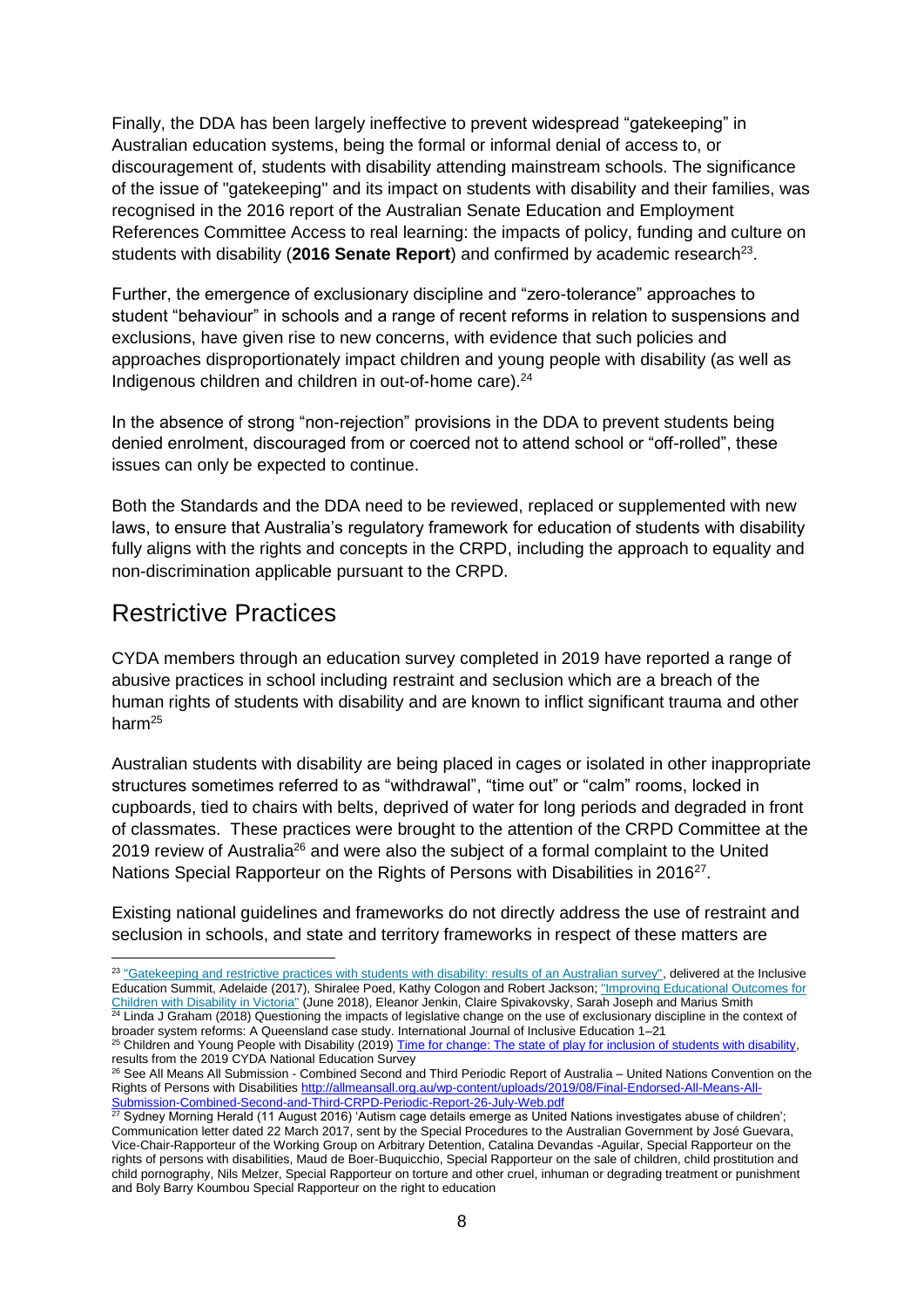generally not aligned with the CRPD or the CRC; they not only fail to protect the human rights of children and young people with disability, but in fact permit violations of those rights,<sup>28</sup> often causing long term trauma and harm. CYDA's 2019 education survey suggests that in some cases parents have opted for home schooling to avoid further trauma being inflicted on their child by their school.

We note that the Royal Commission into Violence, Abuse, Neglect and Exploitation of People with Disability (**DRC**) has signalled it is prioritising of education and learning as a key area for investigation with its first hearing in November 2019 on Inclusive Education in Townsville, Queensland. (See CYDA's first submission to the DRC [https://www.cyda.org.au/cdasubmissions\)](https://www.cyda.org.au/cdasubmissions). However, the Townsville hearing in effect provided evidence of what we already know from our engagement with children and young people with disability and their families; that they are not treated equally, fairly or with respect and dignity in schools, and many of them experience violence, abuse and neglect from other students and education staff, including bullying $^{29}$ .

# Data, monitoring and implementation

CYDA and All Means All agree that a key issue that must be addressed in ensuring monitoring and protection of the human rights of students with disability within Australia's education systems is the lack of public data in relation to complaints, investigations and outcomes regarding incidents of a child protection nature or involving restraint and seclusion.

In early 2019 CYDA wrote to every state and territory education department, requesting under the applicable freedom of information laws, the provision of these type of reports. However, CYDA met with significant difficulty in obtaining data, with limited information being provided or outright denial, despite multiple applications being made in some instances<sup>30</sup>

To measure progress in this area, appropriate data collection and system oversight by an independent body is needed, along with information on how to report on violence, abuse and neglect of students with disability and breaches of rights to an inclusive education, that is easily accessed (including by children), free and without discrimination. The current option of complaints to the AHRC should remain as an avenue but other options that are more expedient and accessible should also be provided. Further, reforms should be implemented to permit representative disabled persons and family organisations to make complaints and take legal action to address systemic discrimination.

Additionally data is also critical to measure efforts to implement Australia's obligations under Article 24 of the CRPD, including progressive realisation of system-wide inclusive education.

We would like to see a national framework to collect and publish disaggregated data on:

(a) the enrolment, completion, attainment, suspension and exclusion (including the prevalence of 'gatekeeping'); and

**<sup>.</sup>** <sup>28</sup> Tony McCarthy (2018) Regulating restraint and seclusion in Australian Government Schools, A Comparative Human Rights Analysis, QUT Law Review Volume 18, General Issue 2 pp. 194–228ISSN: Online–2201-7275

<sup>&</sup>lt;sup>29</sup> Se[e https://acie.org.au/2019/11/08/its-a-wrap-first-hearing-of-the-disability-royal-commission-on-inclusive-education/](https://acie.org.au/2019/11/08/its-a-wrap-first-hearing-of-the-disability-royal-commission-on-inclusive-education/)

<sup>30</sup> For more information see Children and Young People with Disability (2019) Submission to the Disability Royal Commission <https://www.cyda.org.au/cdasubmissions>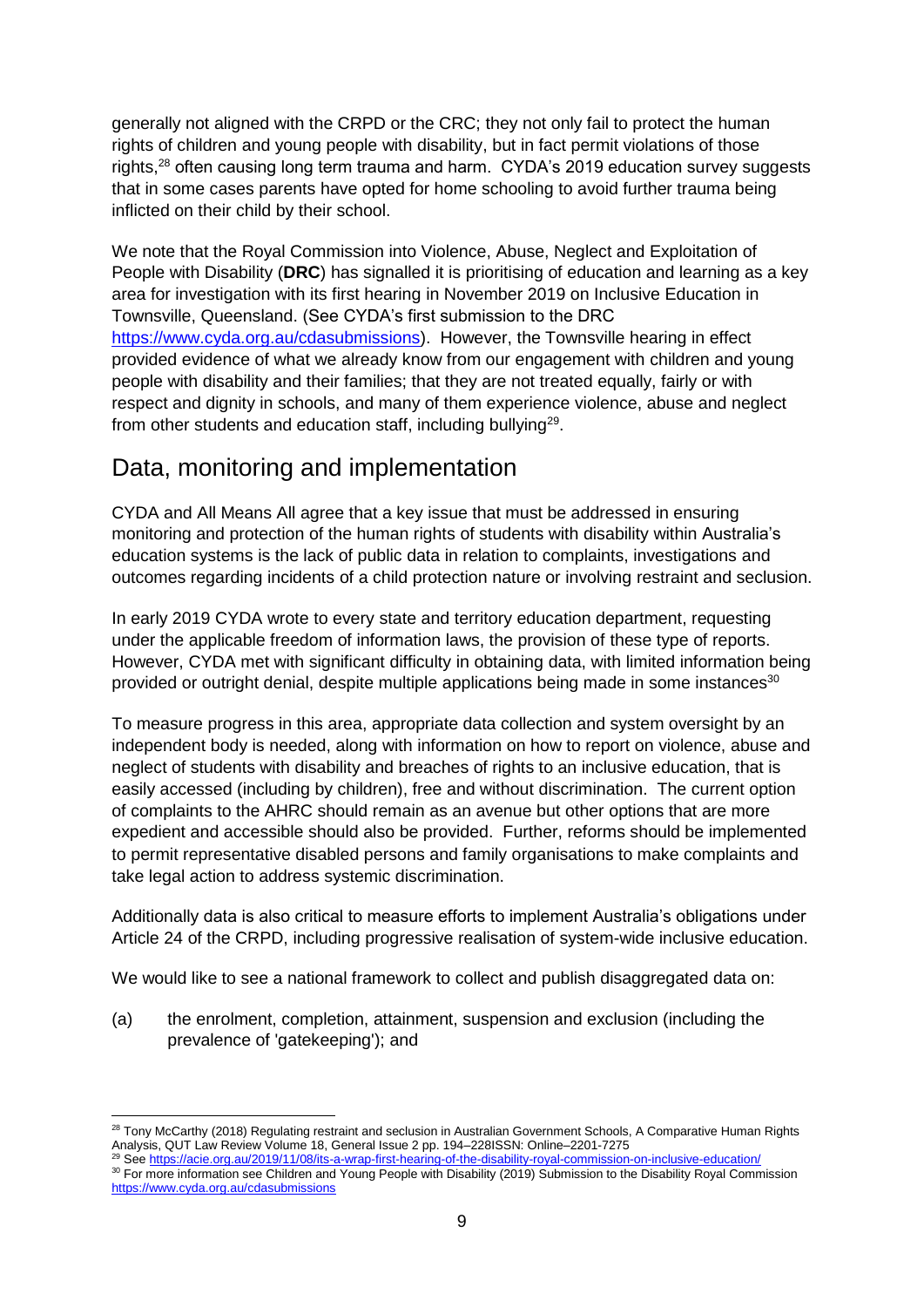(b) the use of restrictive practices, including seclusion, in respect of students with disability in all education settings, which is also disaggregated by age, gender, location, ethnicity and disability type.

Further, we would like to see a national set of indicators and milestones to measure efforts towards the goal of ensuring a single, universally accessible and fully inclusive education system, with clear targets and timetables including for the migration of resources from segregated to general education settings, as well as a national framework for eliminating restrictive practice in schools.

### Other matters

**.** 

CYDA and All Means All believe that the realisation of the right of inclusive education for children and young people with disability needs to be addressed systemically and will require collaboration and commitment, not only from the government and education sectors, but also at a broader cultural level, of individuals, organisations and the community in general to embrace the change that is required.

We also believe that human rights protections for children and young people with disability are needed in many other areas, including the justice system, out-of-home care and the National Disability Insurance Scheme (**NDIS**).

Across the states and territories, children and young people with disability in out-of-home care or involved with the child protection systems are at particular risk. A recent Victorian review by the Commission for Children and Young People provided a damning report on the state's child protection system and found children and young people with disability are at particular risk in out-of-home care, and are often in residential care as opposed to homebased care<sup>31</sup>. The outcomes for children and young people with disability in the child protection are not reported in the child protection reports coordinated by the Australian Institute of Health and Welfare.<sup>32</sup> The experiences of children and young people with disability in child protection systems across Australia requires urgent attention.

We note that in addition to the DRC there are currently a number of reviews or processes across Australia, requiring analysis of various laws and bodies relevant to the protection of children and young people. We intend to consider in more detail the effectiveness of these laws and bodies, including powers of systemic inquiry and complaints mechanisms for children and young people with disability, which will assist to inform submissions and recommendations to the DRC. We will then be in a position to make firmer recommendations in respect of those matters and broader law and policy issues.

Finally, we note that there are few advocacy organisations in Australia that focus predominantly on the rights of children and young people with disability and support for them and their families. For example, only Victoria, Tasmania and New South Wales have funded "individual" disability advocacy focusing primarily on children and young people with disability, but even these organisations face uncertain times with the transition to the NDIS and do not have guaranteed ongoing funding, unless they are funded by the Commonwealth

<sup>&</sup>lt;sup>31</sup> Commission for Children and Young People, 'In our own words': Systemic inquiry into the lived experience of children and young people in the Victorian out-of-home care system (Melbourne: Commission for Children and Young People, 2019) <sup>32</sup> AIHW (2019) Child Protection in Australia 2017-2018 https://www.aihw.gov.au/reports/child-protection/child-protectionaustralia-2017-18/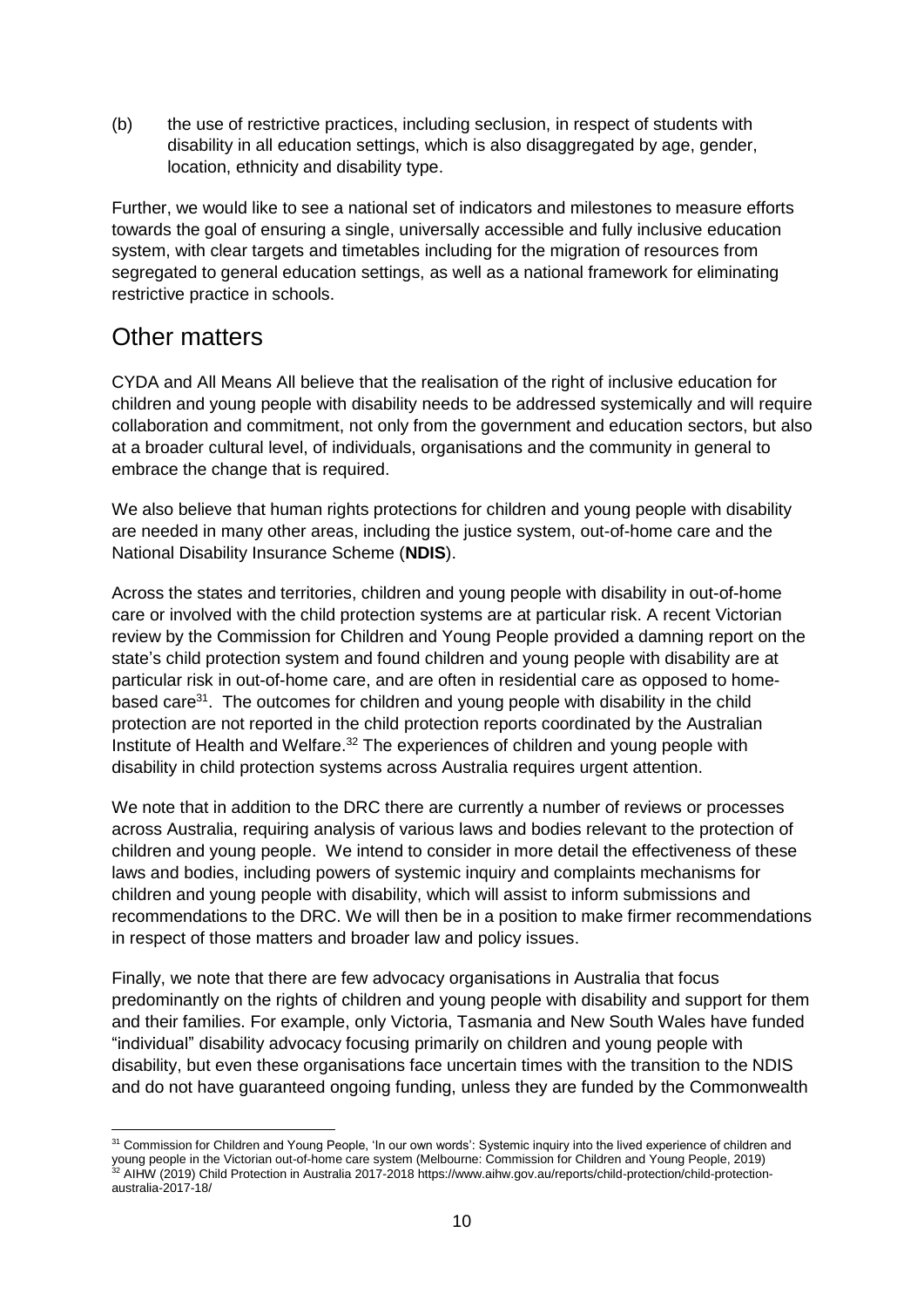National Disability Advocacy Program. As it is, all advocacy organisations are under significant pressure especially given considerable issues arising from the NDIS, and many have long waiting lists.

A major funding boost is required for individual advocacy for children and young people with disability, given especially that they are at increased risk to violence, abuse and neglect.

Unless these issues are addressed, the implementation of Articles 4(3) and 33(3) of the CRPD especially for children and young people with disability also remains significantly compromised as explained in General Comment No.7 <sup>33</sup> in relation to the participation of people with disability, including children and young people with disability, through their representative organizations, in the implementation and monitoring of the CRPD.

#### Recommendations

- Review, supplement or replace the DDA to ensure compliance with all aspects of the CPRD and the strengthening of protections for children and young people with disability.
- The adoption by the Australian government of a National Human Rights Act that reflects the human rights of children and young people with disability under the CRPD and CRC.
- The development of harmonised legislation and protections across Australia for children and young people with disability.
- The development of a national framework for reducing and eliminating restrictive practices across all settings for all people with disability including children and young people with disability, and ongoing monitoring and accountability.
- The development a National Inclusive Education Strategy developed by the Australian and State and Territory governments, for a legislative and policy framework that fully complies with Article 24 and General Comment No.4 (including adoption of the clear definitions of "inclusive education", "segregation", "integration" and "exclusion" in General Comment No.4), including ongoing monitoring and accountability, and clear targets and timetables, including for the migration of resources from segregated to general education settings.
- The expansion and improvement of the current data collection practices across Australia into a national framework to collect and publish disaggregated data on all elements of the CRPD, including on:
	- o the enrolment, completion, attainment, suspension and exclusion (including the prevalence of 'gatekeeping'); and
	- o the use of restrictive practices, including seclusion, in respect of students with disability in all education settings, which is also disaggregated by age, gender, location, ethnicity and disability type.
- Increased funding and removal of gaps in funding for disability advocacy organisations across Australia, including for children and young people with disability and their families.

**<sup>.</sup>** <sup>33</sup> CRPD/C/GC/7